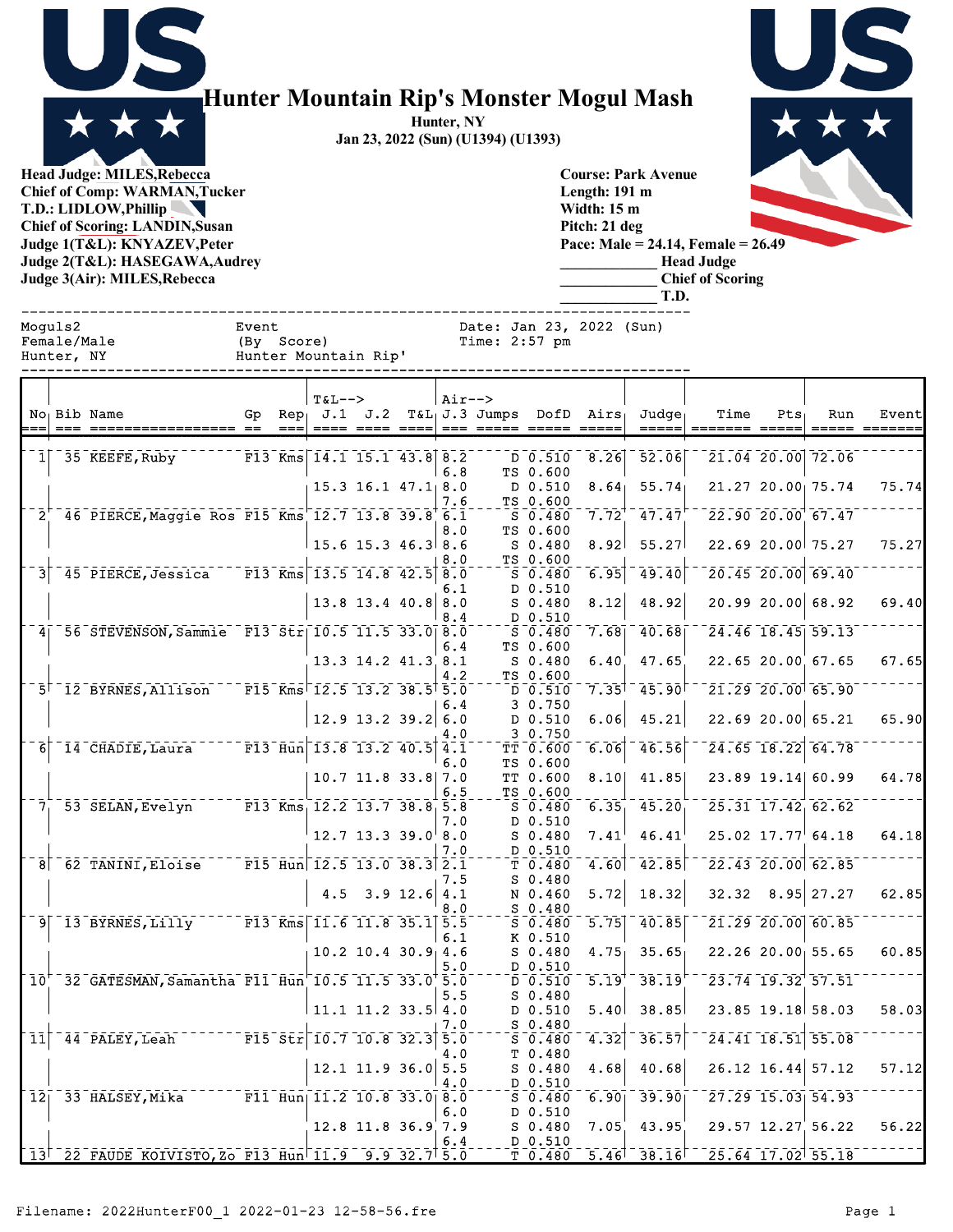Moguls2 Event Date: Jan 23, 2022 (Sun) Female/Male (By Score) Time: 2:57 pm Hunter, NY Hunter Mountain Rip'

|                            |                                                                                                |                                                                                       | <b>T&amp;L--&gt;</b> |                                                                                         |            | $Air--$    |                         |                                 |                            |                                                          |                                                   |     |                                                          |                           |
|----------------------------|------------------------------------------------------------------------------------------------|---------------------------------------------------------------------------------------|----------------------|-----------------------------------------------------------------------------------------|------------|------------|-------------------------|---------------------------------|----------------------------|----------------------------------------------------------|---------------------------------------------------|-----|----------------------------------------------------------|---------------------------|
|                            | No Bib Name<br>=== ================== ==                                                       | Gp.                                                                                   | Rep                  | J.1 J.2                                                                                 |            |            | T&L J.3 Jumps DofD Airs |                                 |                            | Judge                                                    | Time<br>=====; ======= =====; ===== =======       | Pts | Run                                                      | Event                     |
|                            |                                                                                                |                                                                                       |                      | $9.7$ 10.4 30.2 6.0                                                                     |            | 6.0        |                         | $D_0.510$<br>T 0.480            | 6.34                       | 36.49                                                    |                                                   |     | 25.41 17.30 53.79                                        | 55.18                     |
|                            |                                                                                                |                                                                                       |                      |                                                                                         |            | 6.8        |                         | D 0.510                         |                            |                                                          |                                                   |     |                                                          |                           |
|                            | 14 59 STREICH, Mason F11 Hun 10.2 11.8 33.0 6.1                                                |                                                                                       |                      |                                                                                         |            |            |                         | T <sub>0.480</sub>              |                            | $6.28$ <sup>-39.28</sup>                                 |                                                   |     | $\sqrt{27.42}$ 14.87 54.15                               |                           |
|                            |                                                                                                |                                                                                       |                      | $10.3$ 10.8 31.7                                                                        |            | 7.O<br>5.0 |                         | $S_0.480$<br>T 0.480            | 5.94                       | 37.59                                                    |                                                   |     | 25.23 17.52 55.11                                        | 55.11                     |
| $\overline{15}$            | $143$ PALEY, Alexa<br>$-$ F13 Str                                                              |                                                                                       |                      | $8.5$ $8.6$ 25.7 4.1                                                                    |            | 5.9        |                         | TS 0.600<br>$S$ 0.480           | 3.94                       | 29.59                                                    |                                                   |     | 28.85 13.14 42.73                                        |                           |
|                            |                                                                                                |                                                                                       |                      |                                                                                         |            | 3.9        |                         | D 0.510                         |                            |                                                          |                                                   |     |                                                          |                           |
|                            |                                                                                                |                                                                                       |                      | $9.2$ 10.0 28.8 8.0                                                                     |            | 2.5        |                         | $S$ 0.480<br>D 0.510            |                            | $5.11$ $33.91$                                           |                                                   |     | 25.45 17.25 51.16                                        | 51.16                     |
| $\overline{1}\overline{6}$ | $68$ WRZESINSKI, Faye F09 Hun 10.9 11.6 33.8 3.9                                               |                                                                                       |                      |                                                                                         |            |            |                         | $\bar{\tau}$ $\bar{0}$ .480     | $\overline{4.75}$          | 38.50                                                    |                                                   |     | $\overline{29.68}$ $\overline{12.14}$ $\overline{50.64}$ |                           |
|                            |                                                                                                |                                                                                       |                      | $9.6$ 10.5 30.2 6.1                                                                     |            | 6.0        |                         | $S_0.480$<br>T 0.480            | 6.76                       | 36.91                                                    |                                                   |     | $30.15$ 11.57 48.48                                      | 50.64                     |
|                            |                                                                                                |                                                                                       |                      |                                                                                         |            | 8.0        |                         | S 0.480                         |                            |                                                          |                                                   |     |                                                          |                           |
| 17                         | 74 WU, Amelia F11 Hun 10.4 10.3 31.0 2.6                                                       |                                                                                       |                      |                                                                                         |            | 5.9        |                         | T <sub>0.480</sub><br>$S$ 0.480 | 4.07                       | 35.12                                                    |                                                   |     | $29.43$ 12.44 47.56                                      |                           |
|                            |                                                                                                |                                                                                       | 9.3                  |                                                                                         | 9.428.02.2 |            |                         | T <sub>0.480</sub>              | 3.16                       | 31.21                                                    |                                                   |     | 29.30 12.60 43.81                                        | 47.56                     |
|                            | 18 69 WRZESINSKI, Sage F13 Hun 9.6 8.0 26.4 5.8                                                |                                                                                       |                      |                                                                                         |            | 4.4        |                         | $S$ 0.480<br>T0.480             |                            | $6.62$ $33.02$                                           |                                                   |     | 30.51 11.14 44.16                                        |                           |
|                            |                                                                                                |                                                                                       |                      |                                                                                         |            | 8.0        |                         | $S$ 0.480                       |                            |                                                          |                                                   |     |                                                          |                           |
|                            |                                                                                                |                                                                                       |                      | $9.5$ 10.2 29.6 2.1                                                                     |            |            |                         | T 0.480                         | 4.74                       | 34.29                                                    |                                                   |     | 30.28 11.42 45.71                                        | 45.71                     |
|                            |                                                                                                |                                                                                       |                      |                                                                                         |            | 7.8        |                         | S 0.480                         |                            |                                                          |                                                   |     |                                                          |                           |
|                            | $1$ <sup><math>-65</math></sup> WATTS, Alex $-1$ $-13$ Nys $14.6$ 14.0 42.9 8.1                |                                                                                       |                      |                                                                                         |            |            |                         | $\bar{3} - \bar{0} - \bar{6}80$ |                            | $9.70$ $52.60$                                           |                                                   |     | $\sqrt{22.57}$ $\sqrt{18.08}$ $\sqrt{70.68}$             |                           |
|                            |                                                                                                |                                                                                       |                      | $14.5$ 14.9 $44.1$ <sub>1</sub> 6.0                                                     |            | 8.4        |                         | TS 0.500<br>3p 0.680            | 8.08 <sub>1</sub>          | 52.18                                                    |                                                   |     | $21.55$ $19.43$ , $71.61$                                | 71.61                     |
|                            |                                                                                                |                                                                                       |                      |                                                                                         |            | 8.0        |                         | TS 0.500                        |                            |                                                          |                                                   |     |                                                          |                           |
|                            | $2^{1-25}$ FONTANA, Roberto $M17$ Hun <sup><math>-13.8</math></sup> 12.7 39.8 <sup>1</sup> 7.8 |                                                                                       |                      |                                                                                         |            | 6.6        |                         | $T$ 0.380<br>TS 0.500           |                            | $\overline{6.26}^{\dagger}$ $\overline{46.01}^{\dagger}$ |                                                   |     | $\overline{24.29}$ $\overline{15.80}$ $\overline{61.81}$ |                           |
|                            |                                                                                                |                                                                                       |                      | $15.2$ 14.9 45.2 8.2                                                                    |            |            |                         | S 0.380                         | 7.16                       | 52.31                                                    |                                                   |     | $22.54$ 18.12 70.43                                      | 70.43                     |
| $\overline{3}$             | 40 MERCIER, Edward                                                                             | $\sqrt{13.5}$ $\overline{517}$ $\sqrt{13.9}$ $\sqrt{14.5}$ $\sqrt{42.6}$ $\sqrt{6.8}$ |                      |                                                                                         |            | 8.1        |                         | TS 0.500<br>TS 0.500            | $\mathbin{\bar{7}.80}$     | $-50.40$                                                 |                                                   |     | $21.69$ 19.24 69.64                                      |                           |
|                            |                                                                                                |                                                                                       |                      |                                                                                         |            | 8.8        |                         | TT 0.500                        |                            |                                                          |                                                   |     |                                                          |                           |
|                            |                                                                                                |                                                                                       |                      | $12.4$ 12.3 37.0 6.1                                                                    |            | 6.2        |                         | TS 0.500<br>T 0.380             | 5.40                       | 42.45                                                    |                                                   |     | $20.50$ 20.00 62.45                                      | 69.64                     |
|                            | $4^{-20}$ DONOFRIO, Dylan                                                                      | $\overline{M13}$ $\overline{H}$ un <sub>1</sub> 4.3 5.9 15.3 8.0                      |                      |                                                                                         |            |            |                         | $TS$ 0.500                      | 4.65                       | $\overline{19.95}$                                       |                                                   |     | $\sqrt{27.89}$ $\sqrt{11.02}$ $\sqrt{30.97}$             |                           |
|                            |                                                                                                |                                                                                       |                      | $14.6$ 13.7 $42.4'$ 7.8                                                                 |            | 1.0        |                         | 3 0.650<br>TT 0.500             | 8.05                       | 50.50                                                    |                                                   |     | $23.63$ $16.67$ 67.17                                    | 67.17                     |
|                            |                                                                                                |                                                                                       |                      |                                                                                         |            | 8.3        |                         | TS 0.500                        |                            |                                                          |                                                   |     |                                                          |                           |
|                            | 5 64 VELENCHIK, Ryan                                                                           | $\overline{M13}$ $\overline{Km}$ s 15.1 14.5 44.4 5.8                                 |                      |                                                                                         |            | 4.1        |                         | $S = 0.380$<br>TS 0.500         | $\overline{4.25}$ ] $^{-}$ | 148.65                                                   |                                                   |     | $\sqrt{22.99}$ $\sqrt{17.52}$ 66.17                      |                           |
|                            |                                                                                                |                                                                                       |                      | $12.6$ 13.6 39.3 7.6                                                                    |            |            |                         | S 0.380                         | 5.68                       | 44.98                                                    |                                                   |     | 22.58 18.06 63.04                                        | 66.17                     |
|                            | $6$ <sup>-52-SALZ, Viggo<sup>-1</sup></sup>                                                    | $\sqrt{M13}$ Kms 11.2 12.3 35.3 6.0                                                   |                      |                                                                                         |            | 5.6        |                         | TS 0.500<br>$S$ 0.380           |                            | $\overline{5.01}$ $\overline{40.26}$                     |                                                   |     | 25.08 14.75 55.01                                        |                           |
|                            |                                                                                                |                                                                                       |                      |                                                                                         |            | 7.2        |                         | T 0.380                         |                            |                                                          |                                                   |     |                                                          |                           |
|                            |                                                                                                |                                                                                       |                      | $13.9$ 15.4 44.0 8.1                                                                    |            | 6.2        |                         | S 0.380<br>TS 0.500             |                            | $6.17$ $50.12$                                           |                                                   |     | $24.44$ $15.60$ 65.72                                    | 65.72                     |
|                            | $7^{+29}$ GARBER, Reed $\overline{M3}$ Hun 14.9 15.1 45.0 8.3                                  |                                                                                       |                      |                                                                                         |            |            |                         |                                 |                            |                                                          | $S = 0.380 - 5.65 - 50.65 - 25.35 - 14.39$ 65.04  |     |                                                          |                           |
|                            |                                                                                                |                                                                                       |                      | $\begin{smallmatrix} \begin{smallmatrix} 1 & 3 & 4 & 13 \end{smallmatrix}$ 3.7 40.7 7.6 |            | 5.0        |                         | TS 0.500<br>S 0.380             |                            | $7.08$ $47.73$                                           |                                                   |     | $25.05$ $14.79$ 62.52                                    | 65.04                     |
|                            |                                                                                                |                                                                                       |                      |                                                                                         |            | 8.4        |                         | TS 0.500                        |                            |                                                          |                                                   |     |                                                          |                           |
|                            | 8 24 FITZGERALD, Paul M15 Hun 12.7 13.3 39.0 5.0                                               |                                                                                       |                      |                                                                                         |            | 8.0        |                         | TS 0.500<br>DD 0.560            |                            | $6.98$ <sup>-45.98</sup>                                 |                                                   |     | $\sqrt{24.23}$ 15.88 61.86                               |                           |
|                            |                                                                                                |                                                                                       |                      | $14.1$ 13.3 41.1 5.0                                                                    |            |            |                         | TS 0.500                        |                            | $4.96$ $46.06$                                           |                                                   |     | $22.27$ 18.47 64.53                                      | 64.53                     |
|                            | 9  19 D'AMICO, Nikola M15 Hun  12.6 13.8 39.6  7.6                                             |                                                                                       |                      |                                                                                         |            | 4.4        |                         | DD 0.560                        |                            |                                                          |                                                   |     | $\sqrt{23.52}$ $\sqrt{16.82}$ $\sqrt{64.22}$             |                           |
|                            |                                                                                                |                                                                                       |                      |                                                                                         |            | 8.0        |                         | TT 0.500                        |                            |                                                          |                                                   |     |                                                          |                           |
|                            |                                                                                                |                                                                                       |                      | $12.2$ 12.5 37.1 8.2                                                                    |            | 7.6        |                         | TTT 0.610                       |                            |                                                          | TS $0.500$ $8.73$ $45.78$ $23.03$ $17.47$ $63.25$ |     |                                                          | 64.22                     |
|                            | 10 <sup>+</sup> 57 STINNER, Oscar M13 Hun <sup>-</sup> 13.7 13.8 41.3 <sup>+</sup> 5.8         |                                                                                       |                      |                                                                                         |            |            |                         |                                 |                            |                                                          | $TS$ 0.500 6.86 48.11 24.29 15.80 63.91           |     |                                                          |                           |
|                            |                                                                                                |                                                                                       |                      | $13.1$ 14.0 40.7 5.0                                                                    |            | 6.1        |                         | 3 0.650<br>TS 0.500             |                            | $6.27$ 46.92                                             |                                                   |     |                                                          | $23.59$ 16.72 63.64 63.91 |
|                            |                                                                                                |                                                                                       |                      |                                                                                         |            | 5.8        |                         | 3 0.650                         |                            |                                                          |                                                   |     |                                                          |                           |
|                            | 11 63 TUMIDAJ, Matthew M15 Hun 12.2 12.7 37.3 6.1                                              |                                                                                       |                      |                                                                                         |            | 7.9        |                         | S 0.380<br>Y 0.410              |                            | $\overline{5.54}$ $\overline{42.89}$                     |                                                   |     | $\sqrt{22.47}$ $\sqrt{18.21}$ $\sqrt{61.10}$             |                           |
|                            |                                                                                                |                                                                                       |                      | $8.9$ $8.4$ $25.9$ $4.2$                                                                |            |            |                         | N 0.360                         |                            | 3.39   29.34                                             |                                                   |     | $21.36$ 19.68 49.02                                      | 61.10                     |
|                            | $12^ 10^ A$ OKI, Kai                                                                           | $\overline{M13}$ $\overline{Hun}$ 11.5 12.5 36.0 5.8                                  |                      |                                                                                         |            | 4.6        |                         | X 0.410                         |                            |                                                          | $50.380$ $5.84$ $41.84$ $22.73$ $17.86$ 59.70     |     |                                                          |                           |
|                            |                                                                                                |                                                                                       |                      |                                                                                         |            | 5.6        |                         | 30.650                          |                            |                                                          |                                                   |     |                                                          |                           |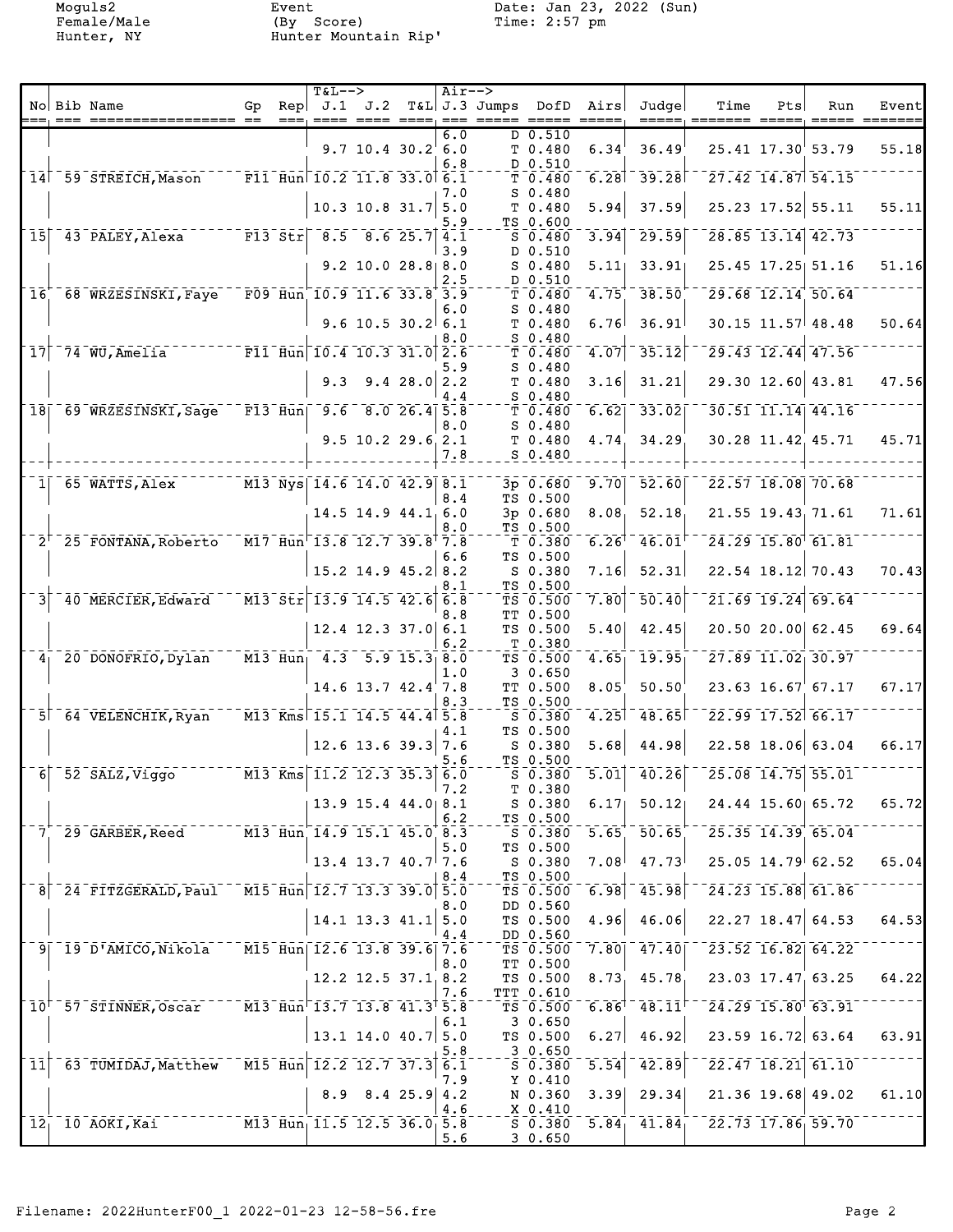Moguls2 Event Date: Jan 23, 2022 (Sun) Female/Male (By Score) Time: 2:57 pm Hunter, NY Hunter Mountain Rip'

|                 |                                                                                                       |  | $T&L-->$                                                 |                          |            | $Air--$                        |                                                                                   |                                   |                   |                                                                                                                                                                                                                                                                                                                                                                                                                                                                                                               |                                |                                          |                                                          |               |
|-----------------|-------------------------------------------------------------------------------------------------------|--|----------------------------------------------------------|--------------------------|------------|--------------------------------|-----------------------------------------------------------------------------------|-----------------------------------|-------------------|---------------------------------------------------------------------------------------------------------------------------------------------------------------------------------------------------------------------------------------------------------------------------------------------------------------------------------------------------------------------------------------------------------------------------------------------------------------------------------------------------------------|--------------------------------|------------------------------------------|----------------------------------------------------------|---------------|
|                 | No Bib Name                                                                                           |  |                                                          |                          |            |                                | Gp Rep $J.1$ $J.2$ T&L J.3 Jumps DofD Airs<br>---, ---- ---- ----, --- ----- ---- |                                   |                   | Judge                                                                                                                                                                                                                                                                                                                                                                                                                                                                                                         | Time                           | Pts                                      | Run                                                      | Event<br>==== |
|                 |                                                                                                       |  |                                                          | $11.7$ 12.9 36.9 7.8     |            |                                |                                                                                   | 50.380                            | 5.96              | 42.86                                                                                                                                                                                                                                                                                                                                                                                                                                                                                                         |                                |                                          | $23.02$ 17.48 60.34                                      | 60.34         |
|                 | 13 30 GATESMAN, Joshua                                                                                |  | $\sqrt{15}$ Hun $\sqrt{12.1}$ 12.8 37.3 5.8              |                          |            | 6.0                            |                                                                                   | TS 0.500<br>$S$ 0.380             |                   | $5.50$ $42.85$                                                                                                                                                                                                                                                                                                                                                                                                                                                                                                |                                |                                          | 23.49 16.86 59.71                                        |               |
|                 |                                                                                                       |  |                                                          | $12.0$ $12.7$ $37.0$ 5.8 |            | 5.9                            |                                                                                   | DD 0.560<br>TS 0.500              |                   | $7.26$ $44.31$                                                                                                                                                                                                                                                                                                                                                                                                                                                                                                |                                |                                          | 24.18 15.94 60.25                                        | 60.25         |
|                 | 14 <sup>+-28</sup> GALLAZZINI, Leo                                                                    |  | $-$ M13 Kms 10.9 11.8 34.1 4.0                           |                          |            | 7.8                            |                                                                                   | DD 0.560<br>TS 0.500              |                   | $4.05 - 38.10$                                                                                                                                                                                                                                                                                                                                                                                                                                                                                                |                                |                                          | $\overline{23.14}$ $\overline{17.32}$ $\overline{55.42}$ |               |
|                 |                                                                                                       |  | $11.7$ 11.5 34.8 7.9                                     |                          |            | 5.0                            |                                                                                   | D 0.410<br>TS 0.500               | 7.02              | 41.82                                                                                                                                                                                                                                                                                                                                                                                                                                                                                                         |                                |                                          | 22.57 18.08 59.90                                        | 59.90         |
| $\overline{15}$ | 58 STRECK, Benjamin                                                                                   |  | $\sqrt{M17}$ Hun 11.7 11.7 35.1 5.8                      |                          |            | 7.5                            |                                                                                   | D 0.410<br>TS 0.500               | 7.00              | $\bar{4}\bar{2}\bar{.}\bar{1}\bar{0}$                                                                                                                                                                                                                                                                                                                                                                                                                                                                         |                                |                                          | $\sqrt{23.60}$ $\sqrt{16.71}$ 58.81                      |               |
|                 |                                                                                                       |  |                                                          |                          |            | 8.2                            |                                                                                   | TT 0.500                          |                   |                                                                                                                                                                                                                                                                                                                                                                                                                                                                                                               |                                |                                          |                                                          |               |
|                 |                                                                                                       |  |                                                          | $12.2$ 12.4 36.9 6.2     |            | 8.2                            |                                                                                   | S 0.380<br>TT 0.500               | 6.45              | 43.35                                                                                                                                                                                                                                                                                                                                                                                                                                                                                                         |                                |                                          | 24.17 15.96 59.31                                        | 59.31         |
|                 | 16 31 KANDO, Michael M13 Hun 11.7 12.9 36.9 6.6                                                       |  |                                                          |                          |            | 8.4                            |                                                                                   | $S$ $0.380$<br>X 0.410            |                   | $5.94$ $42.84$                                                                                                                                                                                                                                                                                                                                                                                                                                                                                                |                                |                                          | $24.18$ $15.94$ $58.78$                                  |               |
|                 |                                                                                                       |  |                                                          | $2.9$ $3.2$ $9.2$        |            | $\ddot{\phantom{0}}$ .2<br>7.8 |                                                                                   | M 0.410<br>DD 0.560               | 4.44              | 13.59                                                                                                                                                                                                                                                                                                                                                                                                                                                                                                         |                                |                                          | 29.05 9.49 23.08                                         | 58.78         |
|                 | 17 <sup>1-</sup> 47-POWER, Eoin <sup>-----</sup> M15-Hun <sup>-</sup> 12.3-12.5-37.2 <sup>+</sup> 5.9 |  |                                                          |                          |            |                                |                                                                                   | $TS$ $0.500$<br>$S$ 0.380         |                   | $\overline{5.99}$ <sup>1</sup> $\overline{43.19}$                                                                                                                                                                                                                                                                                                                                                                                                                                                             |                                |                                          | 25.00 14.85 58.04                                        |               |
|                 |                                                                                                       |  | 9.8                                                      |                          | 9.028.27.0 | 8.0                            |                                                                                   | T 0.380                           | 6.43              | 34.63                                                                                                                                                                                                                                                                                                                                                                                                                                                                                                         |                                |                                          | 24.13 16.01 50.64                                        | 58.04         |
| $\overline{18}$ | 67 WILDAY, Benjamin                                                                                   |  | $\sqrt{15}$ $\overline{$ Hun $\sqrt{13.1}$ 11.9 37.5 5.0 |                          |            | 5.8                            |                                                                                   | 30.650<br>D 0.410                 |                   | $\mathbf{[4.50]}\ \textcolor{red}{\bar{}}\ \textcolor{red}{\bar{}}\ \textcolor{red}{\bar{}}\ \textcolor{red}{\bar{}}\ \textcolor{red}{\bar{}}\ \textcolor{red}{\bar{}}\ \textcolor{red}{\bar{}}\ \textcolor{red}{\bar{}}\ \textcolor{red}{\bar{}}\ \textcolor{red}{\bar{}}\ \textcolor{red}{\bar{}}\ \textcolor{red}{\bar{}}\ \textcolor{red}{\bar{}}\ \textcolor{red}{\bar{}}\ \textcolor{red}{\bar{}}\ \textcolor{red}{\bar{}}\ \textcolor{red}{\bar{}}\ \textcolor{red}{\bar{}}\ \textcolor{red}{\bar{}}\$ |                                |                                          | $24.81$ $15.11$ $57.11$                                  |               |
|                 |                                                                                                       |  |                                                          | $12.1$ 11.7 35.7 4.6     |            | 4.9                            |                                                                                   | TS 0.500<br>DD 0.560              |                   | $5.30 $ 41.00                                                                                                                                                                                                                                                                                                                                                                                                                                                                                                 |                                |                                          | 25.49 14.21 55.21                                        | 57.11         |
| $\overline{19}$ | 42 MYHRE, Philip M11 Hun, 11.4 11.8 34.8, 8.5                                                         |  |                                                          |                          |            | 4.2                            |                                                                                   | 30.650<br>50.380                  | 6.51              | $\overline{41.31}$                                                                                                                                                                                                                                                                                                                                                                                                                                                                                            |                                |                                          | $\overline{25.42}$ 14.30 55.61                           |               |
|                 |                                                                                                       |  |                                                          | $10.9$ 11.3 33.3 6.9     |            | 8.0                            |                                                                                   | X 0.410<br>T 0.380                | $7.75^{\circ}$    | 41.05                                                                                                                                                                                                                                                                                                                                                                                                                                                                                                         |                                |                                          | $26.71$ $12.59$ 53.64                                    | 55.61         |
|                 |                                                                                                       |  |                                                          |                          |            | 7.9                            |                                                                                   | 30.650                            |                   |                                                                                                                                                                                                                                                                                                                                                                                                                                                                                                               |                                |                                          |                                                          |               |
|                 | 20 37 KIRK, Connor M13 Will 10.7 9.6 30.4 8.1                                                         |  |                                                          |                          |            | 8.6                            |                                                                                   | S 0.380<br>X 0.410                |                   | $\overline{6.59}$ 37.04                                                                                                                                                                                                                                                                                                                                                                                                                                                                                       |                                |                                          | $\overline{24.93}$ $\overline{14.95}$ $\overline{51.99}$ |               |
|                 |                                                                                                       |  |                                                          | $9.5$ $9.3$ $28.2$       |            | 7.9<br>2.1                     |                                                                                   | X 0.410<br>30.650                 | 4.59              | 32.79                                                                                                                                                                                                                                                                                                                                                                                                                                                                                                         |                                |                                          | 24.09 16.06 48.85                                        | 51.99         |
|                 | 21 38 KORALOV, Anatolii M13 Hun 11.1 10.1 31.8 6.1                                                    |  |                                                          |                          |            | 6.1                            |                                                                                   | $S$ 0.380<br>D 0.410              |                   | $4.81$ <sup><math>-36.61</math></sup>                                                                                                                                                                                                                                                                                                                                                                                                                                                                         |                                |                                          | $25.73$ $13.89$ $50.50$                                  |               |
|                 |                                                                                                       |  |                                                          | $11.1$ $11.5$ $33.9$ 6.1 |            | 7.0                            |                                                                                   | S 0.380<br>D 0.410                |                   | $5.18$ 39.08                                                                                                                                                                                                                                                                                                                                                                                                                                                                                                  |                                |                                          | $26.62$ $12.71$ , 51.79                                  | 51.79         |
|                 | $22^{+7}$ 23 FAWTHROP, Liam $13$ Hun <sup>1</sup> 11.2 11.8 34.5 <sup>+</sup> 8.1                     |  |                                                          |                          |            |                                |                                                                                   | $5 - 0.380$                       | $6.22^{T}$        | $-40.72$                                                                                                                                                                                                                                                                                                                                                                                                                                                                                                      |                                |                                          | $28.35 - 10.41$ <sup>1</sup> 51.13                       |               |
|                 |                                                                                                       |  | 8.7                                                      |                          | 9.727.65.9 | 8.3                            |                                                                                   | T 0.380<br>T <sub>0.380</sub>     | 3.96              | 31.56                                                                                                                                                                                                                                                                                                                                                                                                                                                                                                         |                                |                                          | 25.94 13.61 45.17                                        | 51.13         |
| $\overline{2}3$ | 54 SIWINSKI, Francisz M15 Hun 4.2 3.8 12.0 8.2                                                        |  |                                                          |                          |            | 4.2                            |                                                                                   | D 0.410<br>T 0.380                | $\overline{3.61}$ | $-15.\overline{61}$                                                                                                                                                                                                                                                                                                                                                                                                                                                                                           |                                |                                          | $\sqrt{26.76}$ $\sqrt{12.52}$ $\sqrt{28.13}$             |               |
|                 |                                                                                                       |  |                                                          | $10.2$ 10.8 31.5 2.1     |            | 1.0                            |                                                                                   | TS 0.500<br>T 0.380               | 2.09              | 33.59                                                                                                                                                                                                                                                                                                                                                                                                                                                                                                         |                                |                                          | 23.34 17.06 50.65                                        | 50.65         |
|                 | 24 34 KEEFE, Brian M11 Kms 12.1 10.4 33.8 6.8                                                         |  |                                                          |                          |            | 2.0                            |                                                                                   | 30.650<br>D 0.410                 |                   | $5.28$   39.03                                                                                                                                                                                                                                                                                                                                                                                                                                                                                                |                                |                                          | $\sqrt{28.87}$ $\sqrt{9.72}$ $\sqrt{48.75}$              |               |
|                 |                                                                                                       |  |                                                          | $9.3$ 10.6 29.8 4.0      |            | 5.0                            |                                                                                   | TT 0.500<br>TS 0.500 4.20         |                   | 34.05                                                                                                                                                                                                                                                                                                                                                                                                                                                                                                         |                                |                                          | $29.17$ $9.33$ 43.38                                     | 48.75         |
|                 |                                                                                                       |  |                                                          |                          |            | 5.8                            |                                                                                   | T 0.380                           |                   |                                                                                                                                                                                                                                                                                                                                                                                                                                                                                                               |                                |                                          |                                                          |               |
|                 | 25 <sup><math>-</math></sup> 36 KENNEDY, Patrick M13 Hun 10.2 10.8 31.5 4.1                           |  |                                                          |                          |            | 4.0                            |                                                                                   | TS 0.500<br>D 0.410               |                   | $3.69$ <sup>-</sup> $35.19$ <sup>-</sup>                                                                                                                                                                                                                                                                                                                                                                                                                                                                      |                                |                                          | $\sqrt{26.11}$ $\sqrt{13.38}$ $\sqrt{48.57}$             |               |
|                 |                                                                                                       |  |                                                          | $9.6$ $9.4$ $28.5$ 3.9   |            | 2.0                            |                                                                                   | TS 0.500<br>T 0.380               | 2.71              | 31.21                                                                                                                                                                                                                                                                                                                                                                                                                                                                                                         |                                |                                          | $25.18$ 14.62 45.83                                      | 48.57         |
|                 | 26 18 CROCE, Luke M11 Hun 10.8 11.2 33.0 6.1                                                          |  |                                                          |                          |            | 8.0                            |                                                                                   | $-\frac{1}{5}$ - 0.380<br>T 0.380 |                   | $\overline{5.35}$ $\overline{38.35}$                                                                                                                                                                                                                                                                                                                                                                                                                                                                          |                                |                                          | $28.82 - 9.79$ 48.14                                     |               |
|                 |                                                                                                       |  |                                                          | $10.0$ 10.5 30.8 5.0     |            | 6.5                            |                                                                                   | TT 0.500<br>$M_0$ $-410$          |                   | $5.16$ 35.91                                                                                                                                                                                                                                                                                                                                                                                                                                                                                                  |                                |                                          | 26.84 12.42 48.33                                        | 48.33         |
|                 | 27 17 COVELL, Evan Covel M13 Kms 10.2 10.3 30.8 6.6                                                   |  |                                                          |                          |            |                                |                                                                                   |                                   |                   | $T$ $T$ $0.380$ $4.90$ $35.65$                                                                                                                                                                                                                                                                                                                                                                                                                                                                                |                                |                                          | $\overline{28.96}$ 9.61 45.26                            |               |
|                 |                                                                                                       |  | $11.4$ 9.6 31.5 6.4                                      |                          |            | 4.8                            |                                                                                   | TS 0.500<br>T 0.380               |                   | $4.73^{1}$ 36.23                                                                                                                                                                                                                                                                                                                                                                                                                                                                                              |                                |                                          | $27.88$ $11.04$ $47.27$                                  | 47.27         |
|                 | 28 15 CHADIE, Thomas M11 Hun 9.2 9.4 27.9 2.9                                                         |  |                                                          |                          |            | 4.6                            |                                                                                   | TS 0.500<br>D 0.410               |                   | $2.66$ $30.56$                                                                                                                                                                                                                                                                                                                                                                                                                                                                                                |                                |                                          | $\sqrt{28.02}$ 10.85 41.41                               |               |
|                 |                                                                                                       |  |                                                          | $8.5$ $8.6$ 25.7         |            | 3.9<br>4.1                     |                                                                                   | S 0.380<br>N 0.360                | 2.99              | 28.64                                                                                                                                                                                                                                                                                                                                                                                                                                                                                                         |                                |                                          | $27.17$ 11.98 40.62                                      | 41.41         |
|                 | 29 66 WHALEN, Shane M11 Hun 0.1 0.1 0.3 4.1                                                           |  |                                                          |                          |            | $4\,.0$                        |                                                                                   | S 0.380<br>$50.380 - 1.62$        |                   | $^{\texttt{-}-}$ 1.92 $\texttt{[}$                                                                                                                                                                                                                                                                                                                                                                                                                                                                            |                                | $\left[5\overline{1.09}^{------}\right]$ | $-1.92$                                                  |               |
|                 |                                                                                                       |  |                                                          | $8.4$ $8.7$ $25.6$ 3.0   |            | $\cdot$ . 2                    |                                                                                   | T 0.380<br>S 0.380                |                   |                                                                                                                                                                                                                                                                                                                                                                                                                                                                                                               | $2.00$ 27.65 26.30 13.13 40.78 |                                          |                                                          | 40.78         |
|                 |                                                                                                       |  |                                                          |                          |            | 2.1                            |                                                                                   | D 0.410                           |                   |                                                                                                                                                                                                                                                                                                                                                                                                                                                                                                               |                                |                                          |                                                          |               |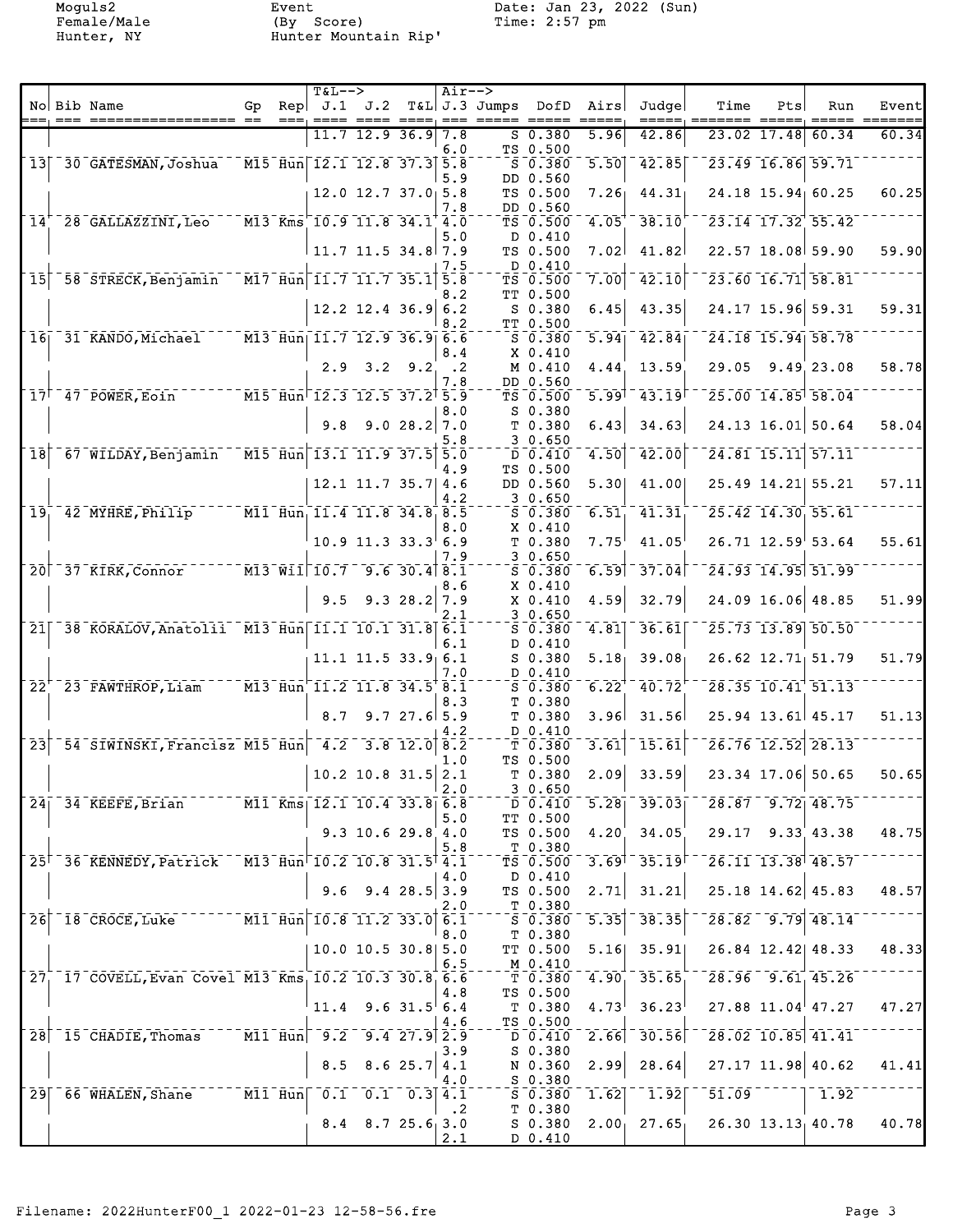Female/Male (By Score) Time: 2:57 pm Female/Male (By Score)<br>Hunter, NY Hunter Mountain Rip'

Moguls2 Event Date: Jan 23, 2022 (Sun)

|                 |                                    |                     |     |           | $T&L-->$ |                                  |                  | $Air--$   |               |                    |                   |                                      |                    |      |                    |       |
|-----------------|------------------------------------|---------------------|-----|-----------|----------|----------------------------------|------------------|-----------|---------------|--------------------|-------------------|--------------------------------------|--------------------|------|--------------------|-------|
|                 |                                    | No Bib Name         | Gp. | Repl      | J.1      | J.2                              |                  |           | T&L J.3 Jumps | DofD               | Airs              | Judge                                | Time               | Pts  | Run                | Event |
|                 |                                    |                     |     |           |          |                                  |                  |           |               |                    |                   |                                      |                    |      |                    |       |
| 30 <sup>1</sup> |                                    | 39 LESNIOWSKI,Jakob |     | M13 Hun   | 7.7      |                                  | $7.5$ 22.8       | 8.6       |               | T <sub>0.380</sub> | 4.56              | 27.36                                |                    |      | 26.58 12.76 40.12  |       |
|                 |                                    |                     |     |           |          |                                  |                  | 2.0       |               | 30.650             |                   |                                      |                    |      |                    |       |
|                 |                                    |                     |     |           | 6.2      |                                  | $5.2$ 17.1       | 8.0       |               | T <sub>0.380</sub> | 3.17              | 20.27                                | 33.81              |      | $3.18$ 23.45       | 40.12 |
|                 |                                    |                     |     |           |          |                                  |                  | $\cdot$ 2 |               | 30.650             |                   |                                      |                    |      |                    |       |
| $31_1$          |                                    | 27 GAITO, Asher     |     | $M11$ Hun |          | $3.2 \quad 0.6 \quad 5.7 \, 2.0$ |                  |           |               | $S_0.380$          | 2.64 <sub>1</sub> | 8.34 <sub>1</sub>                    | 36.89              |      | 8.34               |       |
|                 |                                    |                     |     |           |          |                                  |                  | 4.6       |               | $D_0.410$          |                   |                                      |                    |      |                    |       |
|                 |                                    |                     |     |           |          | $9.5$ $8.9$ $27.6$               |                  | 8.0       |               | $S_0.380$          | 5.54'             | 33.14'                               | 31.05              |      | 6.84'39.98         | 39.98 |
|                 |                                    |                     |     |           |          |                                  |                  | 6.1       |               | D 0.410            |                   |                                      |                    |      |                    |       |
| $\overline{32}$ |                                    | 55 STACHURA, Mateo  |     |           |          | M11 Hun 9.9 10.2 30.2            |                  | 3.8       |               | T 0.380            |                   | $3.16$ $33.31$                       |                    |      | $31.57$ 6.15 39.46 |       |
|                 |                                    |                     |     |           |          |                                  |                  | 4.2       |               | Y <sub>0.410</sub> |                   |                                      |                    |      |                    |       |
|                 |                                    |                     |     |           |          | $0.1 \quad 0.1 \quad 0.3$        |                  | 4.4       |               | DD 0.560           | 2.96              | 3.26                                 | 52.71              |      | 3.26               | 39.46 |
|                 |                                    |                     |     |           |          |                                  |                  | 1.0       |               | TT 0.500           |                   |                                      |                    |      |                    |       |
| $\overline{33}$ |                                    | 48 RAJMOHAN, Syon   |     |           |          | M09 Hun 5.2 4.9 15.1             |                  | 2.4       |               | T <sub>0.380</sub> |                   | $\overline{1.77}$ $\overline{16.92}$ | $\overline{36.37}$ |      | 16.92              |       |
|                 |                                    |                     |     |           |          |                                  |                  | 2.4       |               | N 0.360            |                   |                                      |                    |      |                    |       |
|                 |                                    |                     |     |           | 7.9      |                                  | $8.2$ 24.2       | 2.1       |               | T 0.380            | 2.261             | 26.41                                | 34.89              |      | $1.74$ 28.15       | 28.15 |
|                 |                                    |                     |     |           |          |                                  |                  | 4.1       |               | N 0.360            |                   |                                      |                    |      |                    |       |
| $\overline{34}$ |                                    | 8 VALDINA, Zev      |     | M13 Hun   |          |                                  | dns              |           |               |                    | dns               |                                      | (none)             |      | dns                |       |
|                 |                                    |                     |     |           |          |                                  |                  |           |               |                    |                   |                                      |                    |      |                    |       |
|                 |                                    |                     |     |           | 0.3      | 0.8                              | 1.7 <sup>1</sup> | $\cdot$ 2 |               | N 0.360            | 0.14              | 1.79                                 | 30.42              | 7.67 | 9.46               | 9.46  |
|                 |                                    |                     |     |           |          |                                  |                  | $\cdot$ 2 |               | T <sub>0.380</sub> |                   |                                      |                    |      |                    |       |
|                 |                                    |                     |     |           |          |                                  |                  |           |               |                    |                   |                                      |                    |      |                    |       |
|                 |                                    |                     |     |           |          |                                  |                  |           |               |                    |                   |                                      |                    |      |                    |       |
|                 | Male<br>$= 24.14$ , Female = 26.49 |                     |     |           |          |                                  |                  |           |               |                    |                   |                                      |                    |      |                    |       |

Winfree 2022.00, B Rules, Rand=442 @ 8:22a(22-1-23), M2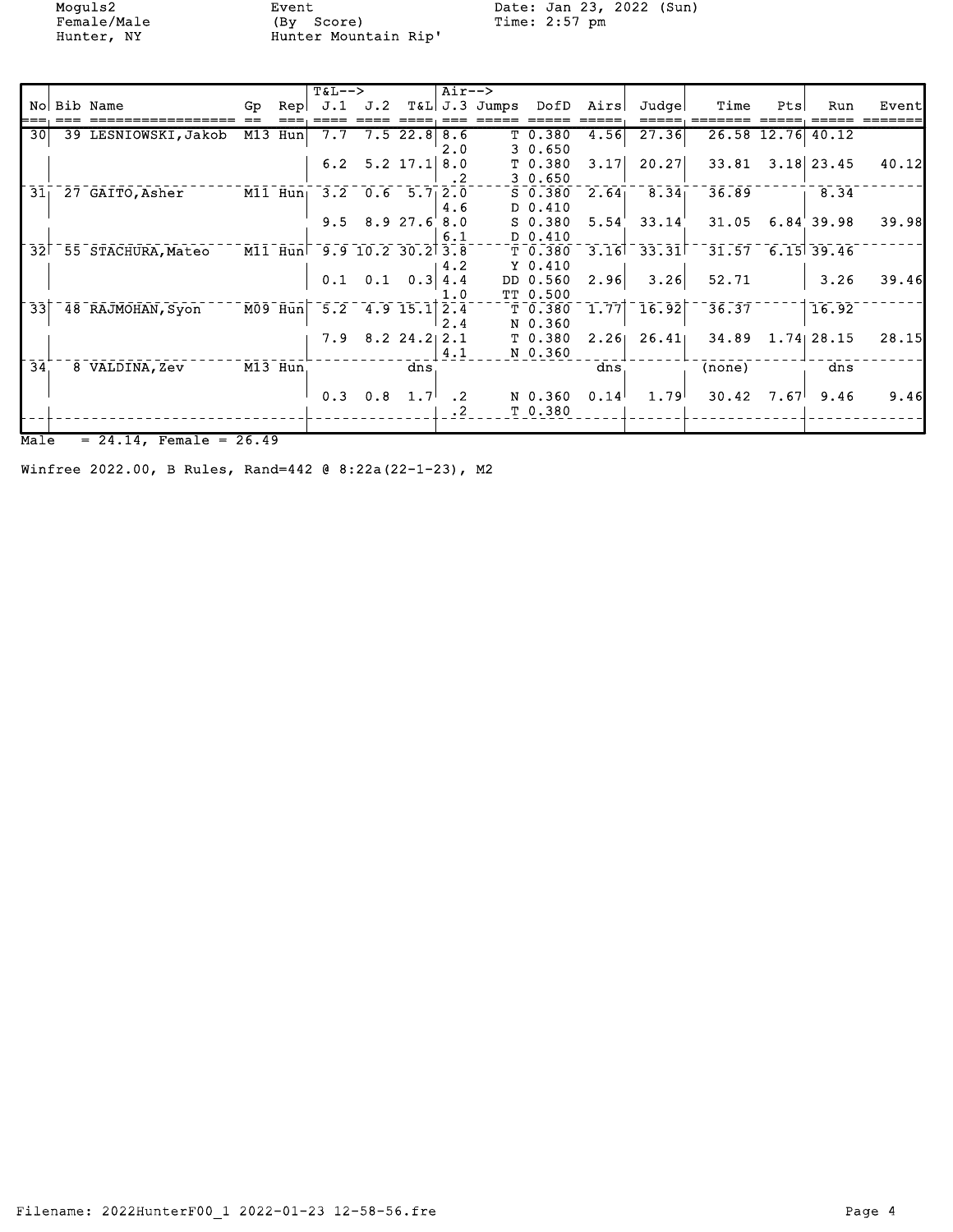------------------------------------------------------------------------------

Female/Male (By Group Score) Time: 2:59 pm Hunter, NY Hunter Mountain Rip'

Moguls2 Finals Date: Jan 23, 2022 (Sun)

|                                                                                                 | No Bib# Name |                                                                                                                                                                                                                                                | Gp<br>$=$ | Representing<br>============                                  | Score<br>============ |  |
|-------------------------------------------------------------------------------------------------|--------------|------------------------------------------------------------------------------------------------------------------------------------------------------------------------------------------------------------------------------------------------|-----------|---------------------------------------------------------------|-----------------------|--|
| 1 <sub>1</sub>                                                                                  |              | 68 WRZESINSKI, Faye F09 Hun Hunter M <sub>1</sub> 50.64                                                                                                                                                                                        |           |                                                               |                       |  |
| $\mathbf{1}^{\mathbf{+}}$                                                                       |              | 32 GATESMAN, Samantha                                                                                                                                                                                                                          |           | $FI1$ Hun Hunter M <sup>+</sup> 58.03                         |                       |  |
| $\frac{2}{3}$                                                                                   |              | 33 HALSEY, Mika                                                                                                                                                                                                                                |           | F11 Hun Hunter M $56.22$<br>$F11$ Hun Hunter $M^+$ 55.11      |                       |  |
|                                                                                                 |              | 59 STREICH, Mason                                                                                                                                                                                                                              |           | F11 Hun Hunter M 47.56                                        |                       |  |
| $\left[4\right]$                                                                                |              | 74 WU, Amelia                                                                                                                                                                                                                                  |           |                                                               |                       |  |
| $\mathbf{1}_1$                                                                                  |              | 35 KEEFE, Ruby                                                                                                                                                                                                                                 |           | $F13$ Kms Killingt                                            | 75.74                 |  |
|                                                                                                 |              | 45 PIERCE, Jessica                                                                                                                                                                                                                             |           | $F13$ Kms Killingt                                            | 69.40                 |  |
|                                                                                                 |              |                                                                                                                                                                                                                                                |           |                                                               |                       |  |
| $\begin{bmatrix} 2 \\ 3 \\ 4 \end{bmatrix}$                                                     |              | 30 STEVENSON, Sammie<br>14 CHADIE, Laura<br>56 STEVENSON, Sammie<br>14 CHADIE, Laura<br>53 SELAN, Evelyn<br>13 BYRNES, Lilly<br>13 BYRNES, Lilly<br>22 FAUDE ADAVISTO, Zoe F13 Hun Hunter M 64.18<br>22 FAUDE ADAVISTO, Zoe F13 Hun Hunter M 5 |           |                                                               |                       |  |
| $\bar{5}^{\dagger}$                                                                             |              |                                                                                                                                                                                                                                                |           |                                                               |                       |  |
|                                                                                                 |              |                                                                                                                                                                                                                                                |           |                                                               |                       |  |
| $\begin{bmatrix} 6 \\ 7 \end{bmatrix}$                                                          |              |                                                                                                                                                                                                                                                |           |                                                               |                       |  |
| $\overline{8}$                                                                                  |              | 43 PALEY, Alexa                                                                                                                                                                                                                                |           | F13 Str Stratton                                              | $-51.16$              |  |
| $\left[9\right]$                                                                                |              | 69 WRZESINSKI, Sage F13 Hun Hunter M 45.71                                                                                                                                                                                                     |           |                                                               |                       |  |
|                                                                                                 |              |                                                                                                                                                                                                                                                |           |                                                               |                       |  |
| $\mathbf{\bar{1}}$                                                                              |              | 46 PIERCE, Maggie Rose - F15 Kms Killingt 75.27                                                                                                                                                                                                |           |                                                               |                       |  |
|                                                                                                 |              | 12 BYRNES, Allison<br>20 FINITY - The Contract of The Trace of The Trace of                                                                                                                                                                    |           |                                                               | 65.90                 |  |
| $\begin{bmatrix} 2 \\ -3 \end{bmatrix}$                                                         |              | 62 TANINI, Eloise                                                                                                                                                                                                                              |           | $F15$ Hun Hunter M 62.85                                      |                       |  |
| $\mathbf{A}^{\dagger}$                                                                          |              | 44 PALEY, Leah                                                                                                                                                                                                                                 |           | F15 Str Stratton <sup>1</sup> 57.12                           |                       |  |
| 1                                                                                               |              | 48 RAJMOHAN, Syon                                                                                                                                                                                                                              |           | M09 Hun Hunter M 28.15                                        |                       |  |
|                                                                                                 |              | 42 MYHRE, Philip                                                                                                                                                                                                                               |           | M11 Hun Hunter M 55.61                                        |                       |  |
|                                                                                                 |              | 34 KEEFE, Brian                                                                                                                                                                                                                                |           |                                                               |                       |  |
| $\begin{array}{c}\n\overrightarrow{1} \\ \overrightarrow{2} \\ \overrightarrow{3}\n\end{array}$ |              | 18 CROCE, Luke                                                                                                                                                                                                                                 |           | M11 Kms Killingt 48.75<br>M11 Hun Hunter M 48.33              |                       |  |
| $4^{\dagger}$                                                                                   |              | 15 CHADIE, Thomas                                                                                                                                                                                                                              |           | M11 Hun Hunter M <sup>+</sup> 41.41                           |                       |  |
|                                                                                                 |              | 66 WHALEN, Shane                                                                                                                                                                                                                               |           |                                                               |                       |  |
| $\frac{5}{6}$                                                                                   |              | 27 GAITO, Asher                                                                                                                                                                                                                                |           | M11 Hun Hunter M 40.78<br>M11 Hun Hunter M 39.98              |                       |  |
| $\overline{7}$ ]                                                                                |              | 55 STACHURA, Mateo                                                                                                                                                                                                                             |           | M11 Hun Hunter M 39.46                                        |                       |  |
|                                                                                                 |              |                                                                                                                                                                                                                                                |           |                                                               |                       |  |
| $\begin{bmatrix} 1 \\ 2 \end{bmatrix}$                                                          |              | 65 WATTS, Alex                                                                                                                                                                                                                                 |           | M13 Nysf New Yor 71.61                                        |                       |  |
|                                                                                                 |              | 40 MERCIER, Edward                                                                                                                                                                                                                             |           | M13 Str Stratton                                              | 69.64                 |  |
| $\frac{3}{4}$<br>$\frac{4}{5}$                                                                  |              | 20 DONOFRIO, Dylan                                                                                                                                                                                                                             |           | M13 Hun Hunter M <sup>+</sup> 67.17<br>M13 Kms Killingt 66.17 | $-67.17$              |  |
|                                                                                                 |              | 64 VELENCHIK, Ryan                                                                                                                                                                                                                             |           |                                                               |                       |  |
|                                                                                                 |              | 52 SALZ, Viggo                                                                                                                                                                                                                                 |           | $\overline{M13}$ Kms Killlingt <sup>+-</sup> 65.72            |                       |  |
| $\frac{6}{7}$                                                                                   |              | 29 GARBER, Reed                                                                                                                                                                                                                                |           | M13 Hun Hunter M 65.04                                        |                       |  |
|                                                                                                 |              | 57 STINNER, Oscar                                                                                                                                                                                                                              |           | M13 Hun Hunter M                                              | $-63.91$              |  |
| $\bar{8]}$<br>$\overline{9}$                                                                    |              | 10 AOKI, Kai<br>28 GALLAZZINI, Leo                                                                                                                                                                                                             |           | M13 Hun Hunter M <sub>1</sub> 60.34<br>M13 Kms Killingt       | 59.90                 |  |
| 10 <sub>1</sub>                                                                                 |              | 31 KANDO, Michael                                                                                                                                                                                                                              |           | M13 Hun Hunter M                                              | 58.78                 |  |
| $\overline{1}\overline{1}$                                                                      |              | 37 KIRK, Connor                                                                                                                                                                                                                                |           | M13 Wil Willard                                               | 51.99                 |  |
| $\bar{1}\bar{2}^\dagger$                                                                        |              | 38 KORALOV, Anatolii                                                                                                                                                                                                                           |           | M13 Hun Hunter M                                              | 51.79                 |  |
| $\overline{1}\overline{3}$                                                                      |              | 23 FAWTHROP, Liam                                                                                                                                                                                                                              |           | M13 Hun Hunter M                                              | 51.13                 |  |
| $14$ <sup><math>\overline{ }</math></sup>                                                       |              | 36 KENNEDY, Patrick                                                                                                                                                                                                                            |           | M13 Hun Hunter M                                              | 48.57                 |  |
| $\overline{15}$                                                                                 |              | 17 COVELL, Evan Covell                                                                                                                                                                                                                         |           | M13 Kms Killingt                                              | 47.27                 |  |
| 16                                                                                              |              | 39 LESNIOWSKI, Jakob                                                                                                                                                                                                                           |           | M13 Hun Hunter M                                              | 40.12                 |  |
| $\bar{1}\bar{7}_\perp$                                                                          |              | 8 VALDINA, Zev                                                                                                                                                                                                                                 |           | $M13$ Hun Hunter M                                            | 9.46                  |  |
|                                                                                                 |              |                                                                                                                                                                                                                                                |           |                                                               |                       |  |
| $\mathbf{I}$                                                                                    |              | 24 FITZGERALD, Paul                                                                                                                                                                                                                            |           | M15 Hun Hunter M                                              | 64.53                 |  |
| $\overline{2}$                                                                                  |              | 19 D'AMICO, Nikola                                                                                                                                                                                                                             |           | M15 Hun Hunter M                                              | 64.22                 |  |
| $\bar{3}^{\bar{1}}$                                                                             |              | 63 TUMIDAJ, Matthew                                                                                                                                                                                                                            |           | M15 Hun Hunter M                                              | 61.10                 |  |
| $\overline{4}$                                                                                  |              | 30 GATESMAN, Joshua                                                                                                                                                                                                                            |           | M15 Hun Hunter M                                              | 60.25                 |  |
| $\overline{5}$                                                                                  |              | 47 POWER, Eoin                                                                                                                                                                                                                                 |           | M15 Hun Hunter M                                              | 58.04                 |  |